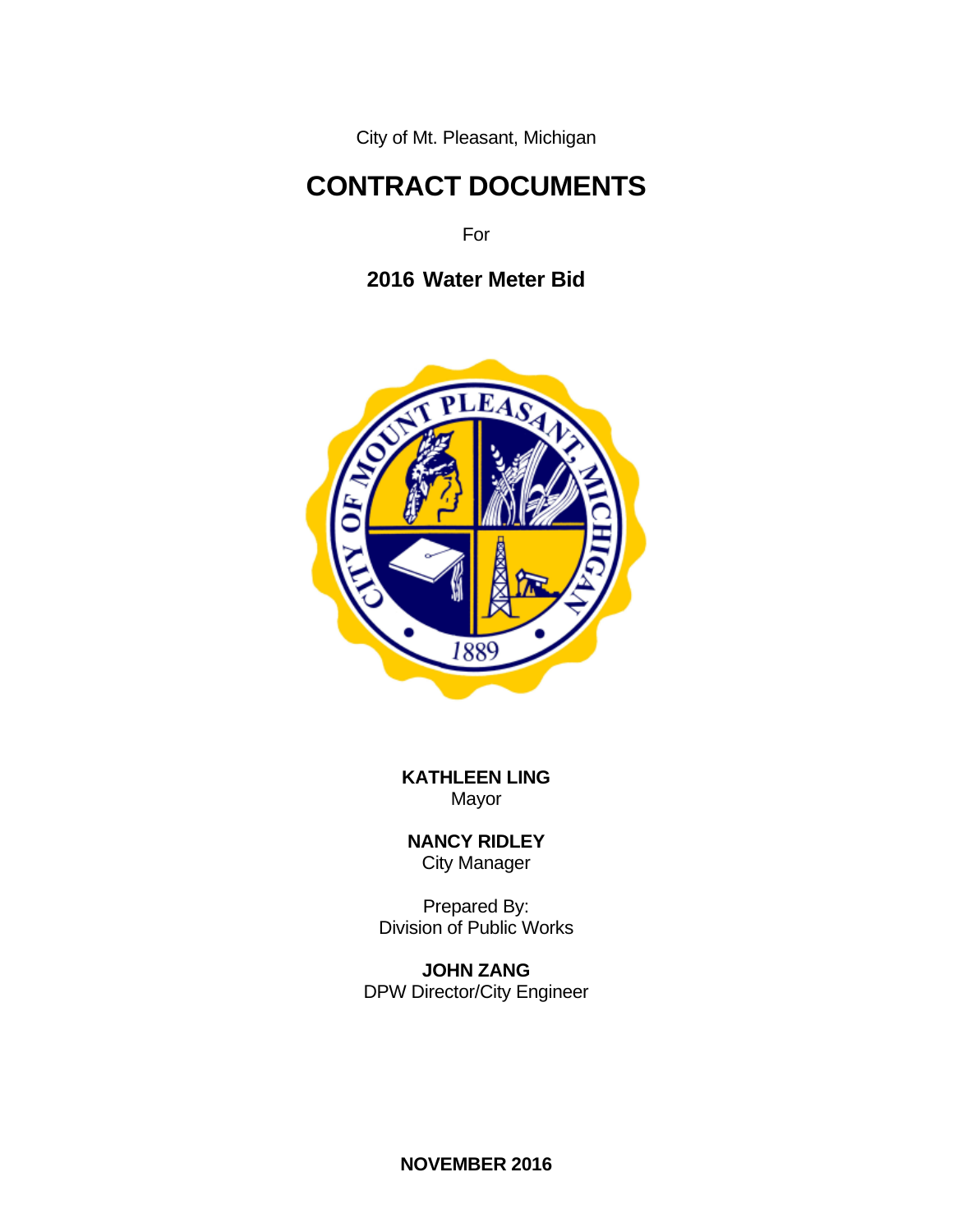[Form08]

City of Mt. Pleasant, Michigan

# **TABLE OF CONTENTS**

### **2016 Water Meter Bid**

# **Bidding Information**

 Notice to Bidders Proposal

### **Specifications**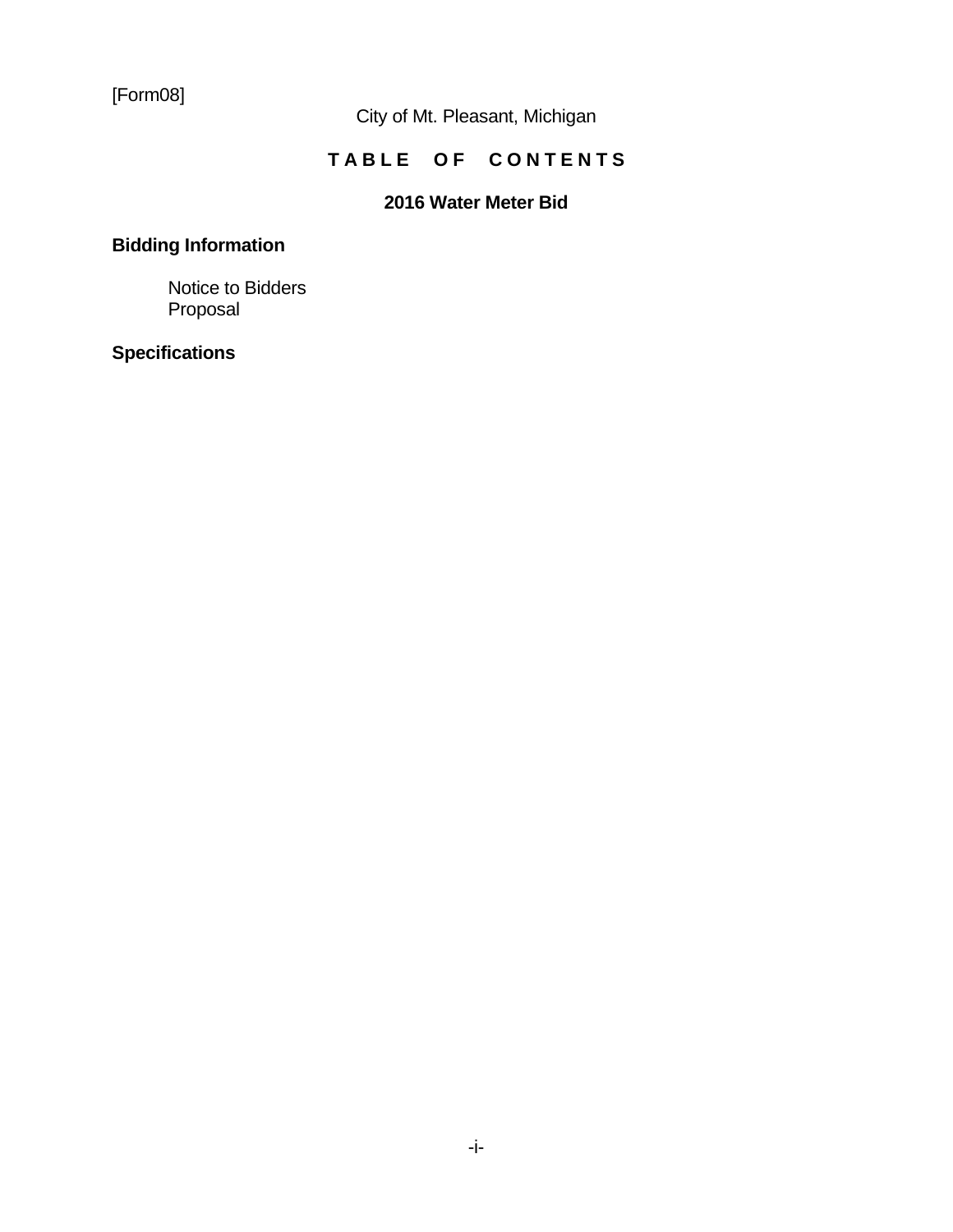

320 W. Broadway 48858-2447 (989) 779-5300 (989) 773-4691 fax

804 E. High . 48858-3595 (989) 779-5100 (989) 773-4020 fax

**PUBLIC WORKS**  1303 N. Franklin 48858-4682 (989) 779-5400 (989) 772-6250 fax

### **N O T I C E T O B I D D E R S**

#### **2016 WATER METER BID**

The City of Mt. Pleasant, Michigan, is requesting sealed bids at the Office of the City Clerk, City Hall, 320 W. Broadway Street, Mt. Pleasant, Michigan 48858, until 1:30 p.m. (local time), on Tuesday, November 15, 2016, at which time and place the bids will be publicly opened and read. All bids shall be submitted in a sealed envelope, plainly marked "2016 WATER METER BID – November 15, 2016".

Proposals are solicited on a unit price basis for the following water meter sizes:

5/8", 1", 1-1/2", 2", 3", 4", and 6" meters

#### **Please quote prices for both compound and turbo models for 2"-6" meters for either Neptune or Sensus (or both) brands.**

No bid deposit, performance, labor, or material bond will be required.

Complete specifications are available at the Public Works Building, 1303 North Franklin Street, Mt. Pleasant, Michigan 48858, (989) 779-5401, Monday through Friday, 8:00 a.m. to 4:30 p.m., or can be downloaded free of charge from the City's website at www.mtpleasant.org/depts/engineering/biddinginfo.htm.

The City of Mt. Pleasant reserves the right to accept or reject any or all bids, to waive any irregularities in the bids, and to select the bid considered most advantageous to the city.

Malcolm Fox **Malcolm Fox** Server The Malcolm Fox 3.1 The Malcolm Theorem Intervention of the Malcolm Theorem Intervention of the Malcolm Theorem Intervention of the Malcolm Theorem Intervention of the Malcolm Theorem Inter Water Department Supervisor **City Clerk** (989) 779-5426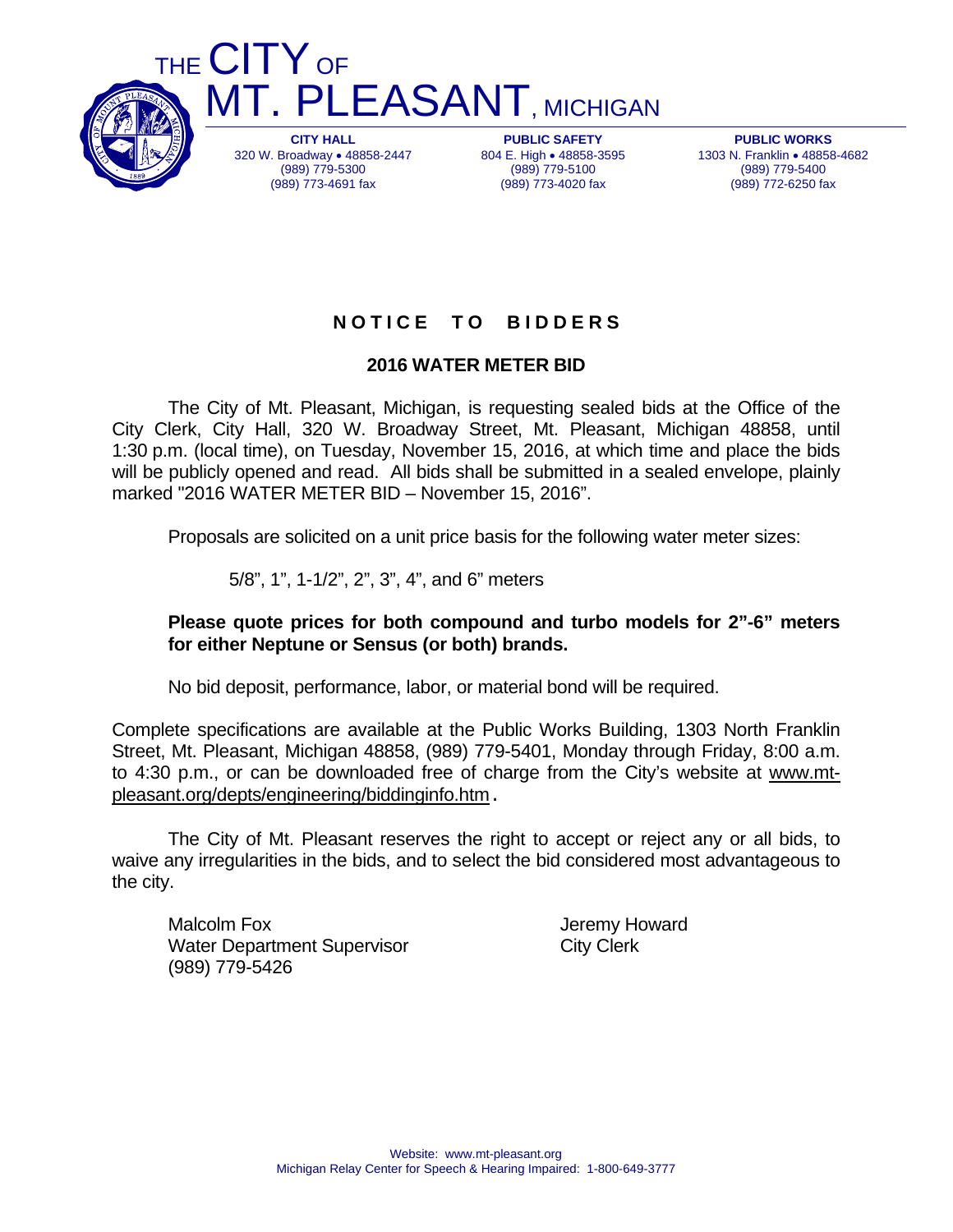#### City of Mt. Pleasant, Michigan **BID PROPOSAL**  2016 WATER METER BID

TO: Office of the City Clerk BID DATE: November 15, 2016 City Hall City Hall City Hall City Hall City Hall City Hall City Hall City Hall City Hall City Hall City Hall City Hall City Hall City Hall City Hall City Hall City Hall City Hall City Hall City Hall City Hall City Hall Ci 320 W. Broadway Street Mt. Pleasant, MI 48858

 In accordance with the specifications and other bid requirements heretofore provided, the undersigned agrees to provide the below listed bid items at the price(s) set forth below. **This is a one-year bid to start January 1, 2017 through December 31, 2017.** This is a firm bid and not subject to withdrawal or change for a period of sixty (60) days.

| <b>BID ITEMS</b>                       | <b>QUANTITY</b> | <b>NEPTUNE</b> | <b>SENSUS</b> |
|----------------------------------------|-----------------|----------------|---------------|
| 5/8" Meter                             | each            | \$             | \$.           |
| 1" Meter                               | each            | \$             |               |
| 1-1/2" Meter                           | each            | \$             | £.            |
| 2" Meter<br>Compound - Turbine removed | each            | \$             | \$            |
| 3" Meter<br>Compound - Turbine removed | each            | \$             | \$            |
| 4" Meter<br>Compound - Turbine removed | each            | \$.            | \$            |
| 6" Meter<br>Compound - Turbine removed | each            | \$             |               |

 **Please note: The City may purchase 500 meters per year, but this quantity is an estimate only and not a guarantee of actual purchase**.

| and the contract of the contract of the contract of the contract of the contract of the contract of the contract of the contract of the contract of the contract of the contract of the contract of the contract of the contra |  |  |  |  |
|--------------------------------------------------------------------------------------------------------------------------------------------------------------------------------------------------------------------------------|--|--|--|--|
| $\overline{\text{(written)}}$                                                                                                                                                                                                  |  |  |  |  |
| <b>Respectfully Submitted:</b>                                                                                                                                                                                                 |  |  |  |  |
|                                                                                                                                                                                                                                |  |  |  |  |
| CITY ZIP                                                                                                                                                                                                                       |  |  |  |  |
|                                                                                                                                                                                                                                |  |  |  |  |
|                                                                                                                                                                                                                                |  |  |  |  |
|                                                                                                                                                                                                                                |  |  |  |  |
|                                                                                                                                                                                                                                |  |  |  |  |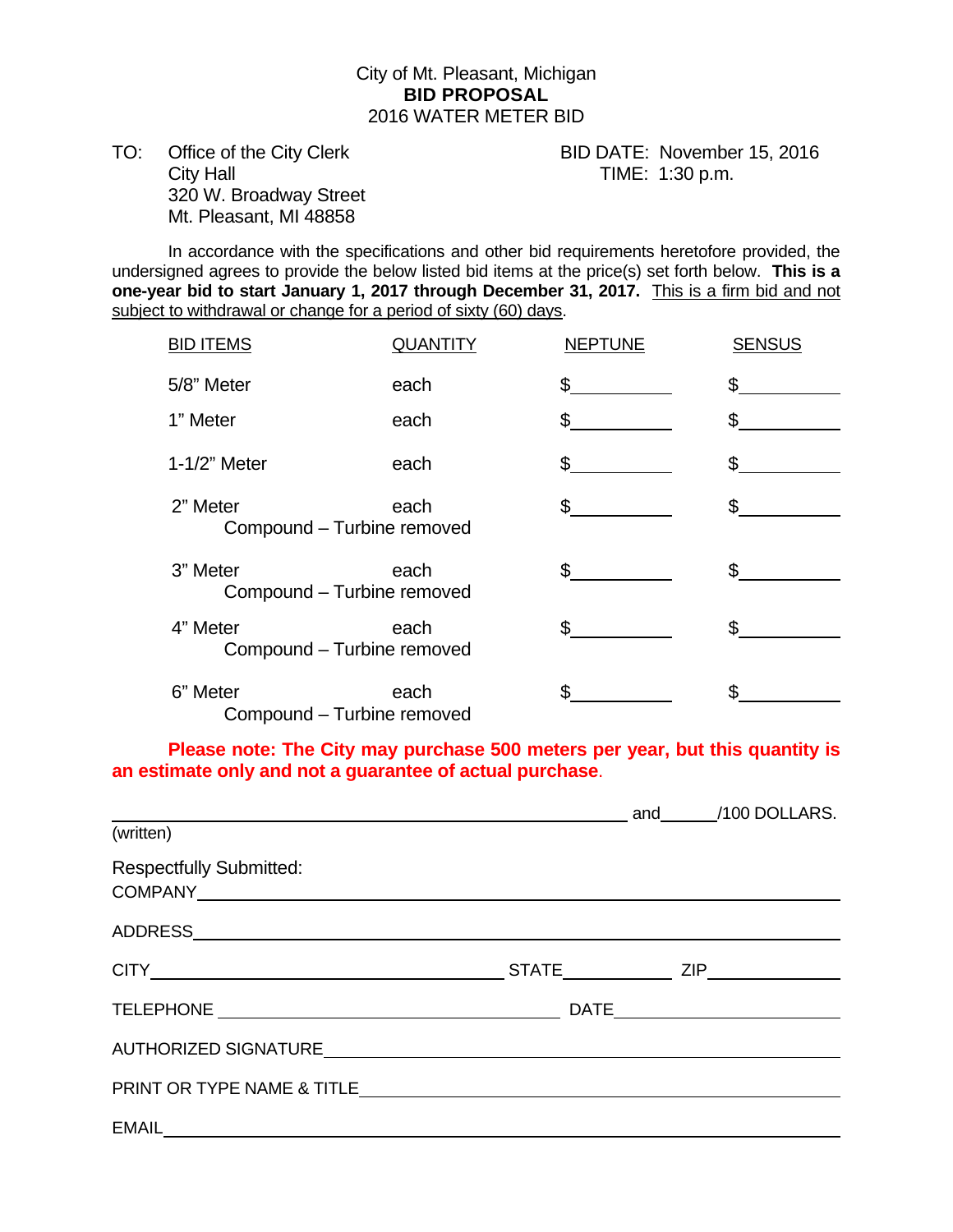#### **City of Mt. Pleasant, Michigan 2016 WATER METER BID SPECIFICATIONS**

**Definitions:** The following definitions shall apply in this Specification.

Purchaser: The City of Mt. Pleasant, henceforth known as the City. Vendor: The party supplying water meters.

**Product Specification:** Each Vendor shall provide cold water meters as described in this specification.

1) The water meters shall utilize an encoder head that will be digitally read using a handheld reader. The encoder head shall be capable of future migration to radio technology.

2) The water meter shall be read by the City meter reading hardware and software as currently configured (DAP Technologies CE5320 or Trimble Nomad 900 handhelds, Insight R900 route manager software, and BS&A billing software).

- A) No changes to the existing hardware or software shall be required to read the meters and import the data into the City billing system.
- B) The current meter software shall be supported to the same level as provided by the current software representative.

3) All water meters (displacement type - magnetic drive 5/8" – 1-1/2") shall be furnished directly to the City by a distributor authorized by the meter manufacturer to conduct business on its behalf in the state of Michigan. The City will not accept meters that are rebuilt, remanufactured, or meters that do not hold a serial number other than that of the original manufacture.

4) All cold water meters (displacement type - magnetic drive 5/8" – 1-1/2") furnished shall be produced from an ISO 9001 manufacturing facility and must conform to the "Standard Specifications for Cold Water Meters" C700, latest revision issued by AWWA or as otherwise stated. The size, capacity, and meter lengths shall be as specified in AWWA Standard C700 (latest revision). The maximum number of disc nutations is not to exceed those specified in AWWA C700 latest revision.

| <b>Sensus</b>                          | <b>Neptune</b>                        |
|----------------------------------------|---------------------------------------|
| 5/8" x 3/4", 1", and 1-1/2" Model SR11 | 5/8" x 3/4", 1", and 1-1/2" Model T10 |
|                                        |                                       |
|                                        |                                       |
| Compound:                              | Compound:                             |
| 2", 4" and 6" OMNI C2 series           | 2", 4", and 6" Tru-Flo                |

5) Allowable meters: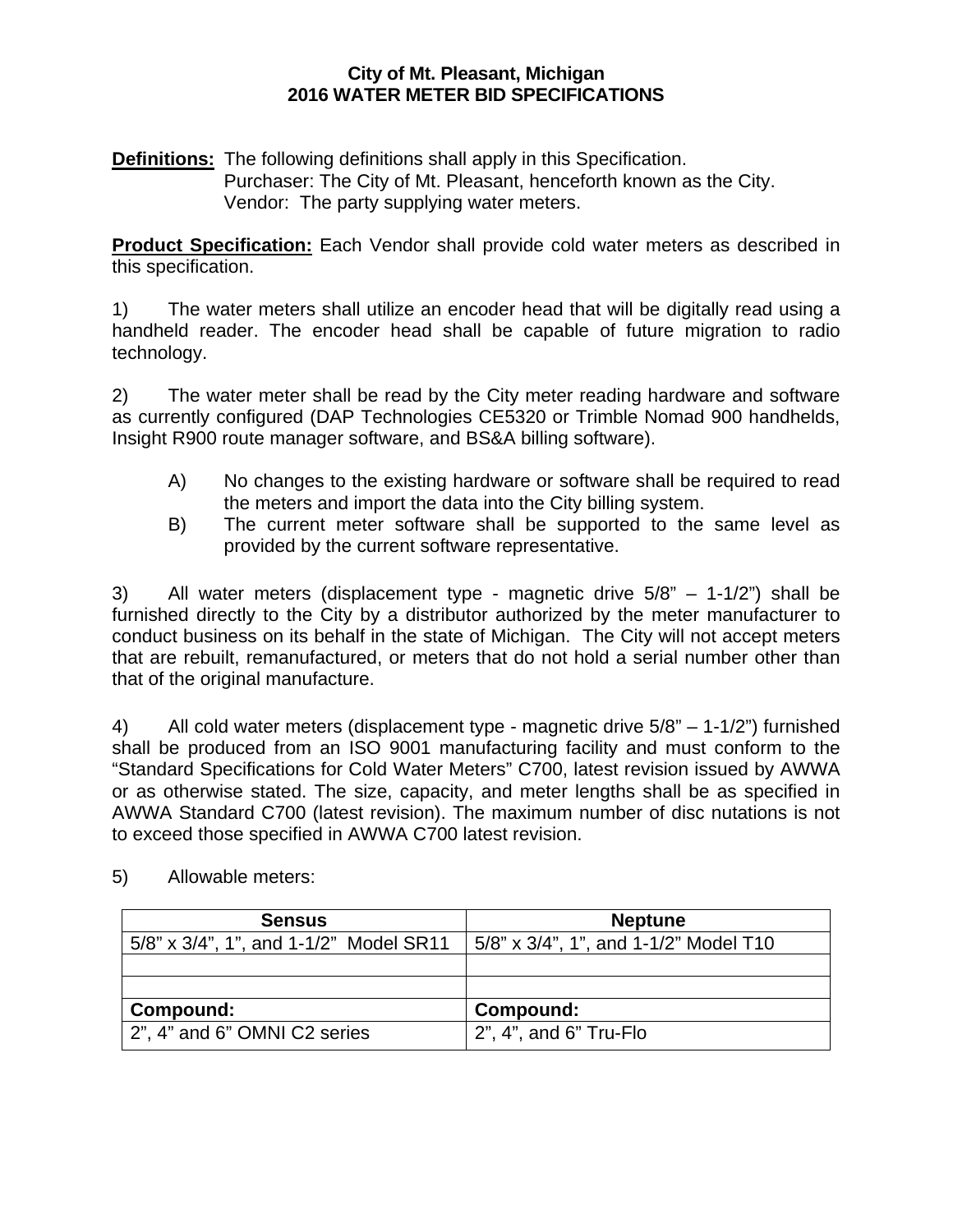#### 6) Quantity

The City may purchase 500 meters per year, but this quantity is not a guaranteed purchase quantity.

#### 7) Sizes

Provide prices for 5/8" x 3/4", 1", 1-1/2", 2", 3", 4", and 6" meters. **Please quote prices for compound meters for 2"-6" size meters.** 

#### 8) Basis of Award

The award will be to the Vendor with the lowest total cost for the bid for each individual meter brand. The City of Mt. Pleasant reserves the right to reject low bids which do not meet specifications.

**Note**: Previous experience and performance may be a factor in making the award.

#### 9) Contract Period

Meter purchase quantities are for estimated purposes only, not a guarantee of actual purchase. The meter purchase price guarantee period is for one (1) year from January 1, 2017 through December 31, 2017.

#### 10) Deliveries

Supply and transport F.O.B. destination, freight pre-paid to the City of Mt. Pleasant Water Treatment Plant and/or designated area on an "AS NEEDED" basis. Normal delivery hours are 0800 to 1600 hrs, unless otherwise scheduled by the City and will follow a designated truck route within the City limits. All orders shall be complete, and shall be delivered on a "TIMELY" basis following the order date unless deviations from this are agreed to by the City. The Water Treatment Plant is located at 4195 South Lincoln Road, Mt. Pleasant.

#### 11) Assignments

The vendor agrees not to assign or transfer this contract or any part thereof without the written consent of the City of Mt. Pleasant. Any unauthorized assignment may subject the contractor to immediate termination.

#### 12) Errors/Omissions/Discrepancies

Any errors, omissions, or discrepancies in the specifications discovered by a prospective contractor and/or service provider shall be brought to the attention of Jim Rabedioux, Assistant Water Department Supervisor, as soon after discovery as possible. Further, the contractor and/or service provider shall not be allowed to take advantage of errors, omissions, or discrepancies in the specifications.